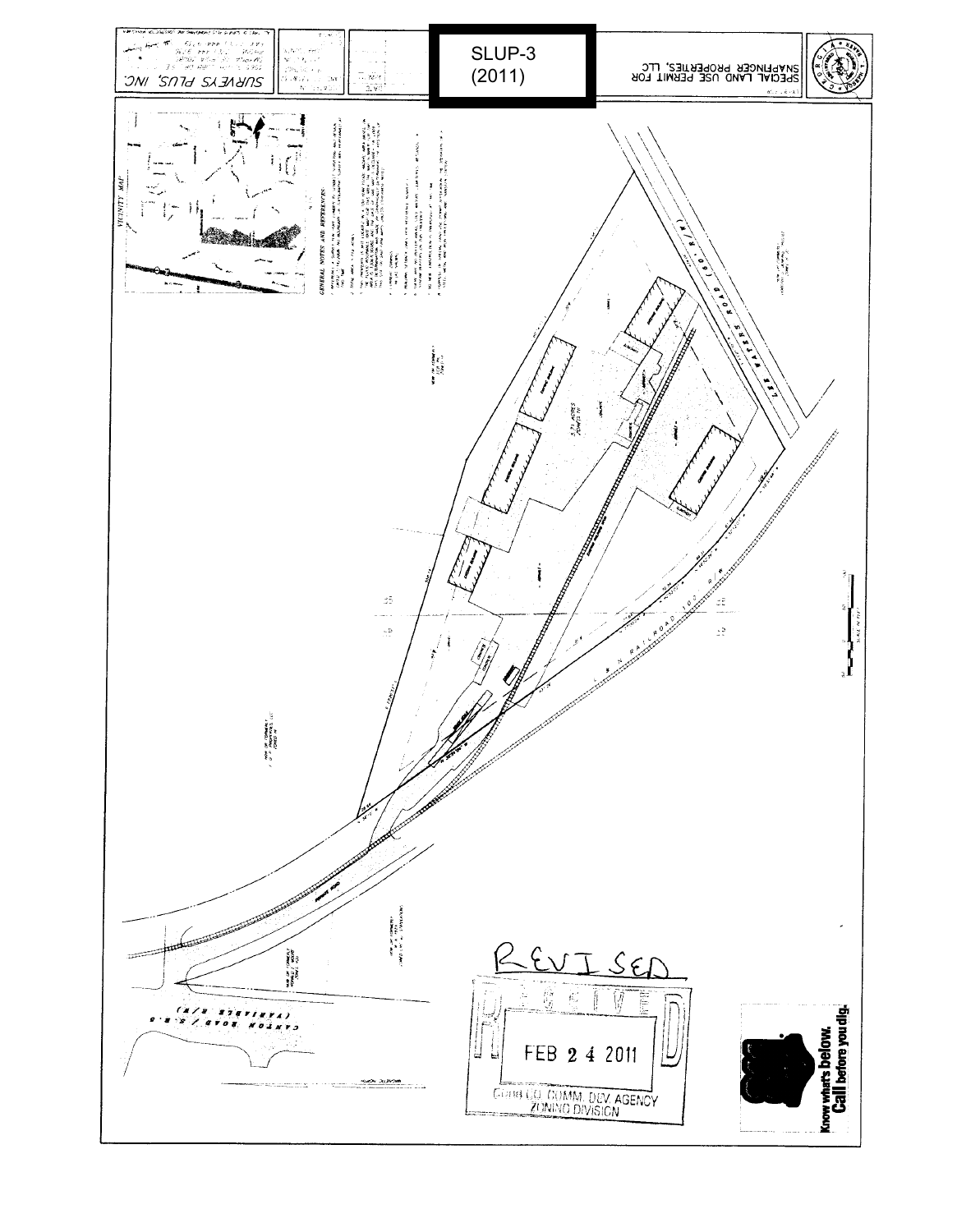| <b>APPLICANT:</b> Snapfinger Properties, LLC                             | <b>PETITION NO:</b>                                                                                                                                                          | SLUP-3         |
|--------------------------------------------------------------------------|------------------------------------------------------------------------------------------------------------------------------------------------------------------------------|----------------|
| Steve Stewart 770-616-8229                                               | <b>HEARING DATE (PC):</b> $04-05-11$                                                                                                                                         |                |
| <b>REPRESENTATIVE:</b> Sams, Larkin & Huff, LLP                          | <b>HEARING DATE (BOC):</b>                                                                                                                                                   | $04 - 19 - 11$ |
| Garvis L. Sams, Jr. 770-422-7016                                         | <b>PRESENT ZONING:</b> HI, LI, GC                                                                                                                                            |                |
| <b>TITLEHOLDER:</b> Snapfinger Properties, LLC                           |                                                                                                                                                                              |                |
|                                                                          | <b>PROPOSED ZONING:</b>                                                                                                                                                      | Special Land   |
| <b>PROPERTY LOCATION:</b> On the west side of Lee Waters Road,           |                                                                                                                                                                              | Use Permit     |
| south of Jamerson Road; and at the northeast intersection of Canton Road | PROPOSED USE: Operation Of Steel, Metal,                                                                                                                                     |                |
| and Fowler Circle.                                                       | And Iron Processing And Transfer Station                                                                                                                                     |                |
| <b>ACCESS TO PROPERTY:</b> Canton Road and Lee Waters Road               | <b>SIZE OF TRACT:</b> 7.37 acres                                                                                                                                             |                |
|                                                                          | DISTRICT:                                                                                                                                                                    |                |
| PHYSICAL CHARACTERISTICS TO SITE: Industrial buildings                   | <b>LAND LOT(S):</b> 131, 132                                                                                                                                                 |                |
| on the subject tract (east side of railroad).                            | <b>PARCEL(S):</b> $2, 9$                                                                                                                                                     |                |
|                                                                          | TAXES: PAID $X$ DUE $\_\_\_\_\_\$                                                                                                                                            |                |
|                                                                          | $C_{\mathbf{M}}$ $\mathbf{M}$ $\mathbf{M}$ $\mathbf{M}$ $\mathbf{M}$ $\mathbf{C}$ $\mathbf{D}$ $\mathbf{M}$ $\mathbf{C}$ $\mathbf{T}$ $\mathbf{L}$ $\mathbf{L}$ $\mathbf{L}$ |                |

# **CONTIGUOUS ZONING/DEVELOPMENT COMMISSION DISTRICT:** <sup>3</sup>

| <b>NORTH:</b> | HI, R-20/ Concrete plant and East Cobb Baseball Park                        |
|---------------|-----------------------------------------------------------------------------|
| <b>SOUTH:</b> | LI and HI/Undeveloped and Developed Industrial Properties                   |
| EAST:         | HI/East Cobb Baseball Park R-20/Single-family Houses across Lee Waters Road |
| WEST:         | GC & CRC/Developed Commercial Properties LI/Undeveloped Industrial Prop.    |

**OPPOSITION: NO. OPPOSED\_\_\_\_PETITION NO:\_\_\_\_\_SPOKESMAN** 

**PLANNING COMMISSION RECOMMENDATION APPROVED\_\_\_\_\_\_MOTION BY\_\_\_\_\_\_\_\_\_\_ REJECTED\_\_\_\_\_\_\_SECONDED\_\_\_\_\_\_\_\_\_\_ HELD\_\_\_\_\_\_\_\_\_\_\_\_CARRIED\_\_\_\_\_\_\_\_\_\_\_ BOARD OF COMMISSIONERS DECISION APPROVED\_\_\_\_\_\_\_MOTION BY\_\_\_\_\_\_\_\_ REJECTED\_\_\_\_\_\_\_\_SECONDED\_\_\_\_\_\_\_\_\_ HELD\_\_\_\_\_\_\_\_\_\_\_\_CARRIED\_\_\_\_\_\_\_\_\_\_\_** 

**STIPULATIONS:**

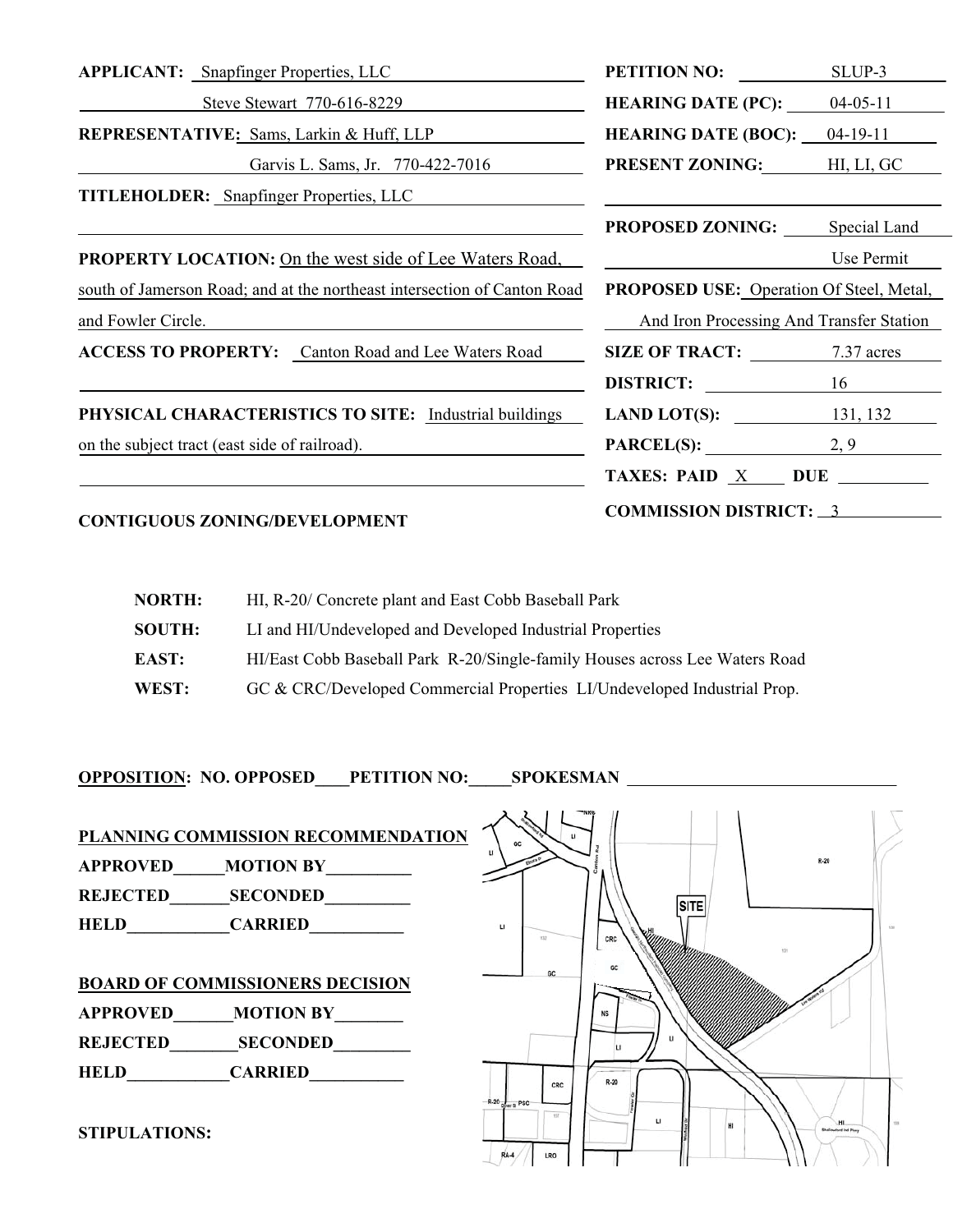**SLUP-3**

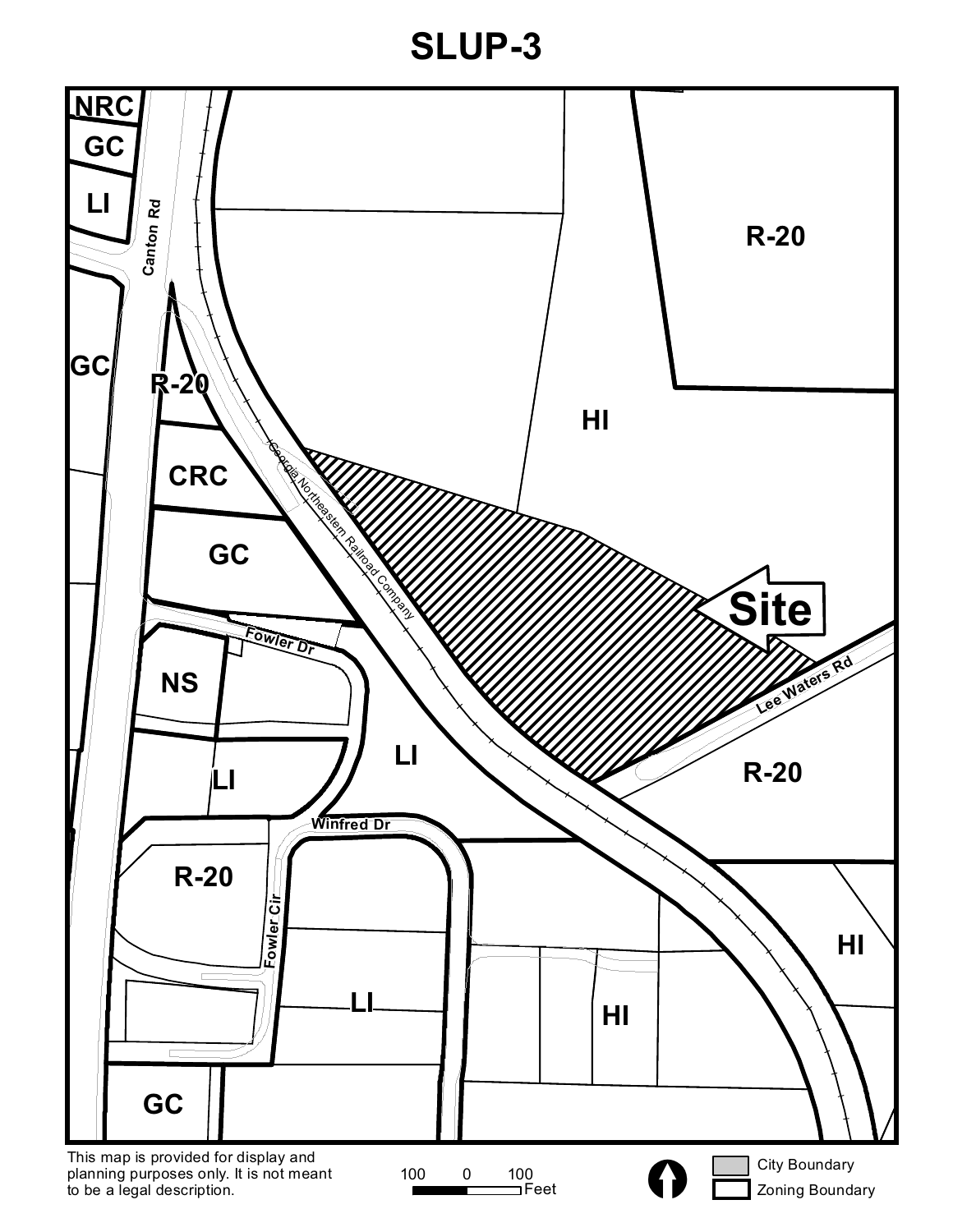|                           | <b>APPLICANT:</b> Snapfinger Properties, LLC | <b>PETITION NO.:</b> SLUP-3 |  |
|---------------------------|----------------------------------------------|-----------------------------|--|
| <b>PRESENT ZONING:</b> HI |                                              | <b>PETITION FOR:</b> SLUP   |  |
|                           |                                              |                             |  |

## **ZONING COMMENTS:** Staff Member Responsible: John P. Pederson, AICP

Applicant is requesting a Special Land Use Permit for the operation of a steel, metal and iron processing and transfer station on the parcel zoned HI that is east of the railroad. Ingress and egress will be from an access road along the railroad right of way fronting on Canton Road. The site plan submitted indicates no access on Lee Waters Road. Applicant's representative has indicated that materials will be delivered by approximately 5-6 trucks daily and the processed materials will leave by rail on boxcars. The materials will be cut into 4 foot lengths. Applicant plans on using the existing structures and buildings and adding a scale. The applicant plans to erect a privacy fence abutting the ball park. The hours of operation are Monday through Friday from 8 a.m. until 5:30 p.m. There will be two employees, one welding and one working shears. Shears operate 20 times per month. Also, there will be two cranes added to the property, one grappler and one magnetic. The station will process approximately 1,000 to 1,500 tons per month. Applicant has received favorable findings from the Atlanta Regional Commission and Georgia regional Transportation Authority regarding Development of Regional Impact application #2190.

**Historic Preservation:** No comment.

**Cemetery Preservation:** No comment.

**\* \* \* \* \* \* \* \* \* \* \* \* \* \* \* \* \* \* \* \* \* \* \* \* \* \* \* \* \* \* \* \* \* \* \* \* \* \* \* \* \* \* \* \* \* \* \* \* \* \* \* \* \* \* \* \* \***

## **WATER & SEWER COMMENTS:**

Water available to site on west side and also on east side of RR tracks; records show 4586 Canton Road connected. Sewer available to tract west of RR tracks, and records show 4586 Canton Road connected. Sewer not available to tract east of RR tracks; Health Dept approval required on ongoing basis for any septic system on this tract. No new buildings proposed.

**\* \* \* \* \* \* \* \* \* \* \* \* \* \* \* \* \* \* \* \* \* \* \* \* \* \* \* \* \* \* \* \* \* \* \* \* \* \* \* \* \* \* \* \* \* \* \* \* \* \* \* \* \* \* \* \* \***

## **TRAFFIC COMMENTS:**

Canton Road is classified as an arterial and according to the available information, the existing right-of-way does not meet the minimum requirements for this classification. Recommend applicant consider entering into a development agreement pursuant of O.C.G.A. 36-71-13 for dedication of the following system improvements to mitigate traffic concerns: a) donation of right-of-way on the east side of Canton Road, a minimum of 50' from the roadway centerline.

Recommend no access to Fowler Drive.

Recommend only emergency access to Lee Waters Drive.

Recommend applicant be required to meet all Cobb County Development Standards and Ordinances related to project improvements.

**\* \* \* \* \* \* \* \* \* \* \* \* \* \* \* \* \* \* \* \* \* \* \* \* \* \* \* \* \* \* \* \* \* \* \* \* \* \* \* \* \* \* \* \* \* \* \* \* \* \* \* \* \* \* \* \* \***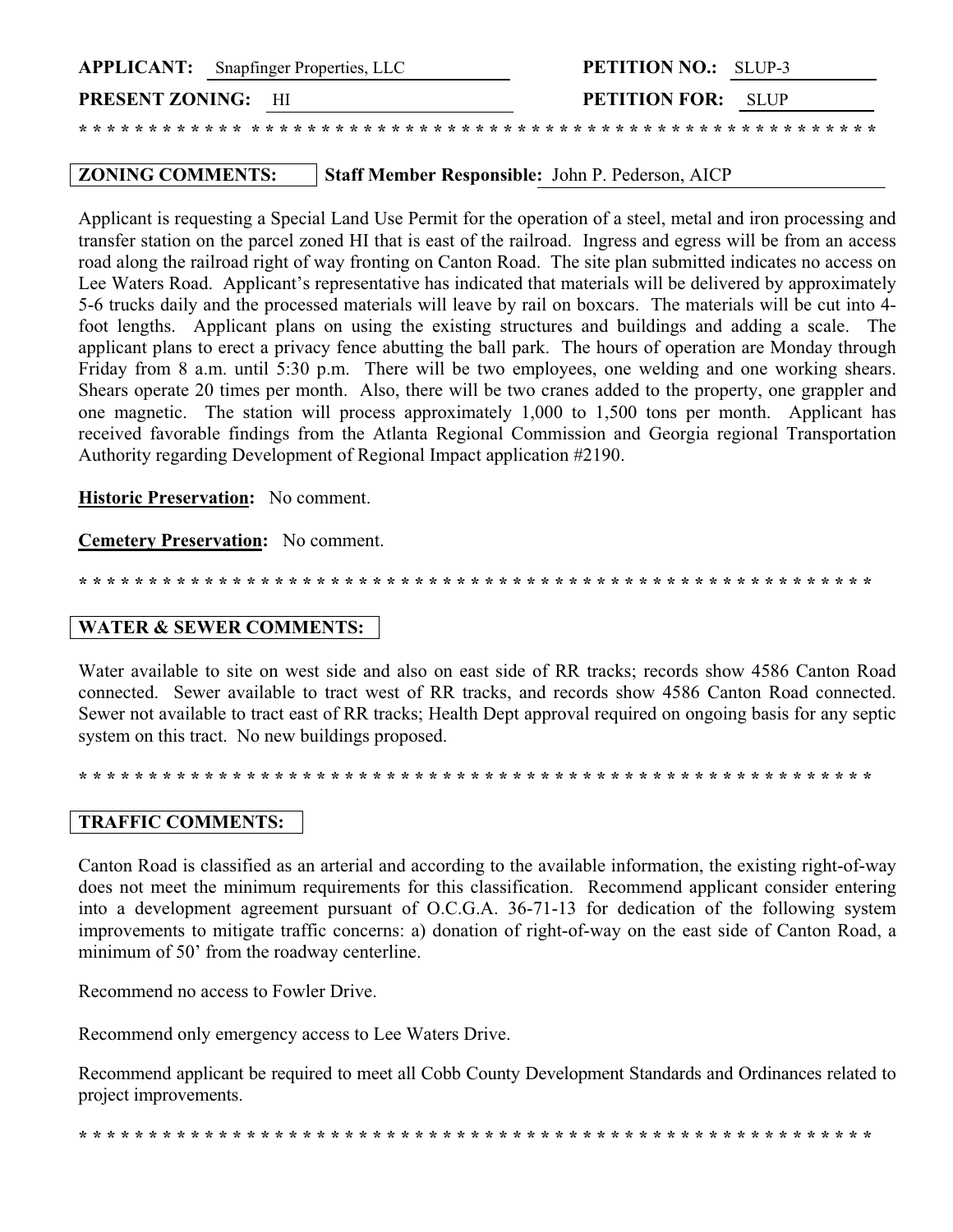### **FIRE COMMENTS:**

**C/O:** Plans must be submitted to the Cobb County Fire Marshal's Office to initiate the Certificate of Occupancy process.

**ACCESS:** Fire apparatus access roads shall extend to within 150 feet of all portions of the facility or any portion of the exterior wall of the first floor (State Modifications IFC 503.1 2006 Edition).

All access roads shall meet the American Association of State and Highway Transportation Officials (AASHTO) design manual live load standard HS20 (75,000 lbs.) with an unobstructed width of not less than 20 feet, 25 foot inside radius, 50 foot outside turning radius and unobstructed vertical clearance of not less than 13 feet 6 inches.

Maximum slope of the access road in reference to the apparatus is 10% Front to Back and 5% Side to Side. Maximum grade of roadways leading to Fire Access roads refer to the Cobb County Development Standard Section 400: 14% for Non-Residential. Maximum angle of departure is 8.5%.

Dead-end access roads in excess of 150 feet shall be provided with a turn-around (IFC 503.2.5 2006 Edition). Cul-de-sac with or without an island: minimum 60-foot radius to outside curb, measured to inside of curb and a minimum lane width = 24 feet (Cobb County Development Standard 401.09). Single-Family cul-de-sac without island: 38-foot outside radius with island reverts to commercial dimensions. Hammerhead turn-around: total of 110 feet needed (45 feet + 20 feet wide roadway + 45 feet).

Aerial apparatus access shall be required for all structures over 30 feet in height measured from the lowest level of fire department access to the ceiling height of the highest occupied floor level. Aerial fire apparatus access roads shall be a minimum width of 24 feet maximum of 40 feet from the structure and be positioned parallel to one entire side of the building. No overhead utility and power lines shall be located within the aerial fire apparatus access. (Cobb County Development Standards 401.08.02.1)

**HYDRANT:** Show fire hydrants arranged to have a hydrant available for the distribution of hose to any portion of any building on premises at distances not exceeding 500 feet (driving distance). Hydrants shall be at least 40 feet from the building (steamer connection facing street) (NFPA 24-7.2.3). Fire hydrants shall be spaced not more than 500 feet apart. Hydrants shall not be connected to water lines on the positive side (discharge side) of a fire pump. Minimum 8" supply lines to all hydrants.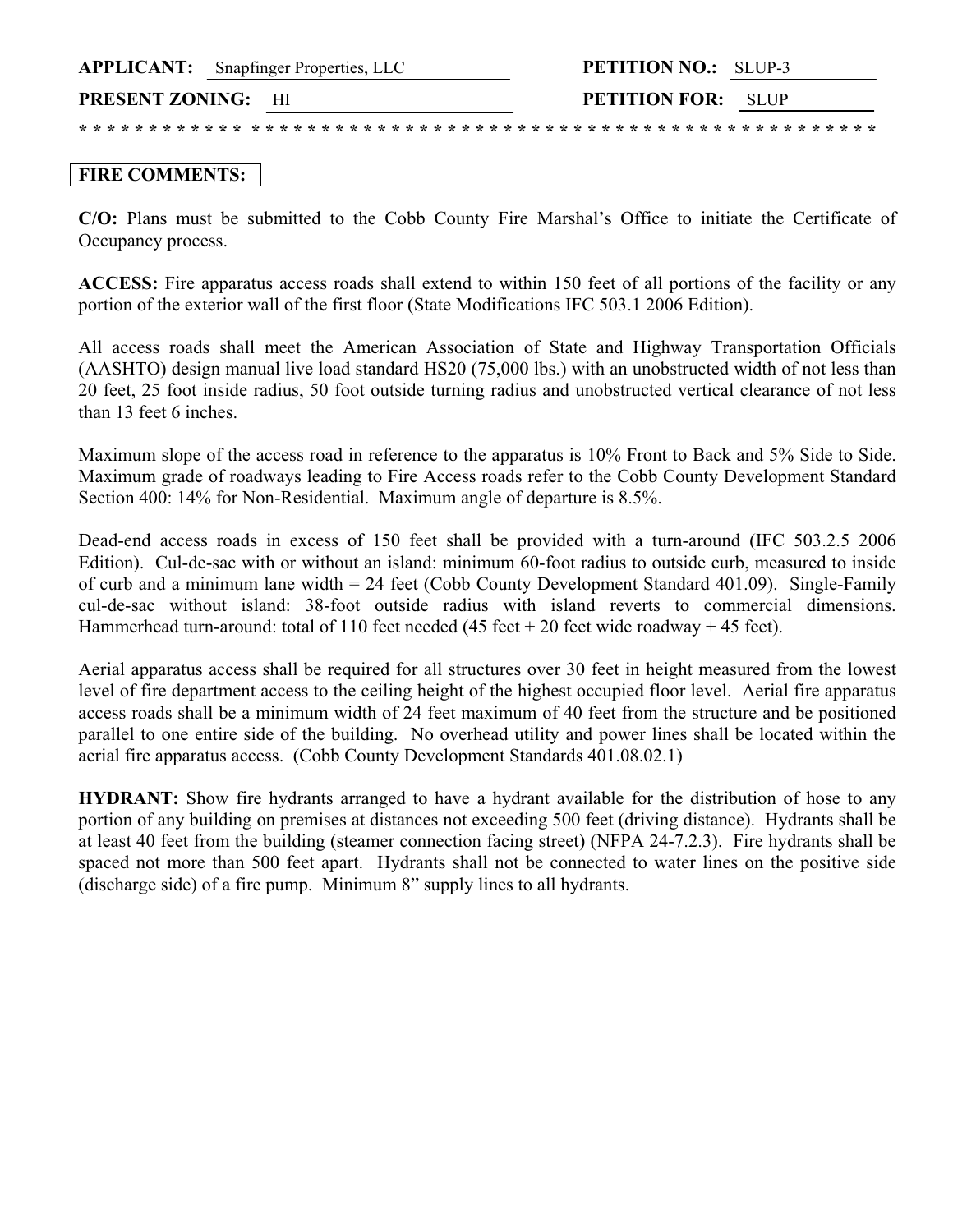| <b>APPLICANT:</b> Snapfinger Properties, LLC |  |  |  |
|----------------------------------------------|--|--|--|
|----------------------------------------------|--|--|--|

## PETITION NO.: SLUP-3

# PRESENT ZONING: GC, LI, HI

# PETITION FOR: SLUP

**DRAINAGE COMMENTS** 

| FLOOD HAZARD: $\Box$ YES $\boxtimes$ NO $\Box$ POSSIBLY, NOT VERIFIED                                                                                                                                                                                                                                                                                                                                                                                                                                              |
|--------------------------------------------------------------------------------------------------------------------------------------------------------------------------------------------------------------------------------------------------------------------------------------------------------------------------------------------------------------------------------------------------------------------------------------------------------------------------------------------------------------------|
| DRAINAGE BASIN: Noonday Creek/Rubes Creek FLOOD HAZARD INFO: Zone X<br>FEMA Designated 100 year Floodplain Flood.<br>Flood Damage Prevention Ordinance DESIGNATED FLOOD HAZARD.<br>$\boxtimes$ Project subject to the Cobb County Flood Damage Prevention Ordinance Requirements.<br>Dam Breach zone from (upstream) (onsite) lake - need to keep residential buildings out of hazard.                                                                                                                             |
| $\boxtimes$ NO $\Box$ POSSIBLY, NOT VERIFIED<br>WETLANDS: $\Box$ YES                                                                                                                                                                                                                                                                                                                                                                                                                                               |
| Location: $\frac{1}{\sqrt{1-\frac{1}{2}}\cdot\frac{1}{\sqrt{1-\frac{1}{2}}}}$                                                                                                                                                                                                                                                                                                                                                                                                                                      |
| The Owner/Developer is responsible for obtaining any required wetland permits from the U.S. Army Corps<br>of Engineer.                                                                                                                                                                                                                                                                                                                                                                                             |
| STREAMBANK BUFFER ZONE: $\Box$ YES $\boxtimes$ NO $\Box$ POSSIBLY, NOT VERIFIED                                                                                                                                                                                                                                                                                                                                                                                                                                    |
| Metropolitan River Protection Area (within 2000' of Chattahoochee River) ARC (review 35' undisturbed<br>buffer each side of waterway).<br>Chattahoochee River Corridor Tributary Area - County review ( <i>umaisturbed</i> buffer each side).<br>$\boxtimes$ Georgia Erosion-Sediment Control Law and County Ordinance - County Review/State Review.<br>Georgia DNR Variance may be required to work in 25 foot streambank buffers.<br>County Buffer Ordinance: 50', 75', 100' or 200' each side of creek channel. |
| DOWNSTREAM CONDITION                                                                                                                                                                                                                                                                                                                                                                                                                                                                                               |
| $\Box$ Potential or Known drainage problems exist for developments downstream from this site.<br>Stormwater discharges must be controlled not to exceed the capacity available in the downstream storm<br>drainage system.                                                                                                                                                                                                                                                                                         |
| $\boxtimes$ Minimize runoff into public roads.<br>Minimize the effect of concentrated stormwater discharges onto adjacent properties.<br>$\Box$ Developer must secure any R.O.W required to receive concentrated discharges where none exist naturally<br>Existing Lake Downstream _____.<br>Additional BMP's for erosion sediment controls will be required.                                                                                                                                                      |
| Lake Study needed to document sediment levels.<br>$\Box$<br>Stormwater discharges through an established residential neighborhood downstream.<br>Project engineer must evaluate the impact of increased volume of runoff generated by the proposed project<br>on downstream                                                                                                                                                                                                                                        |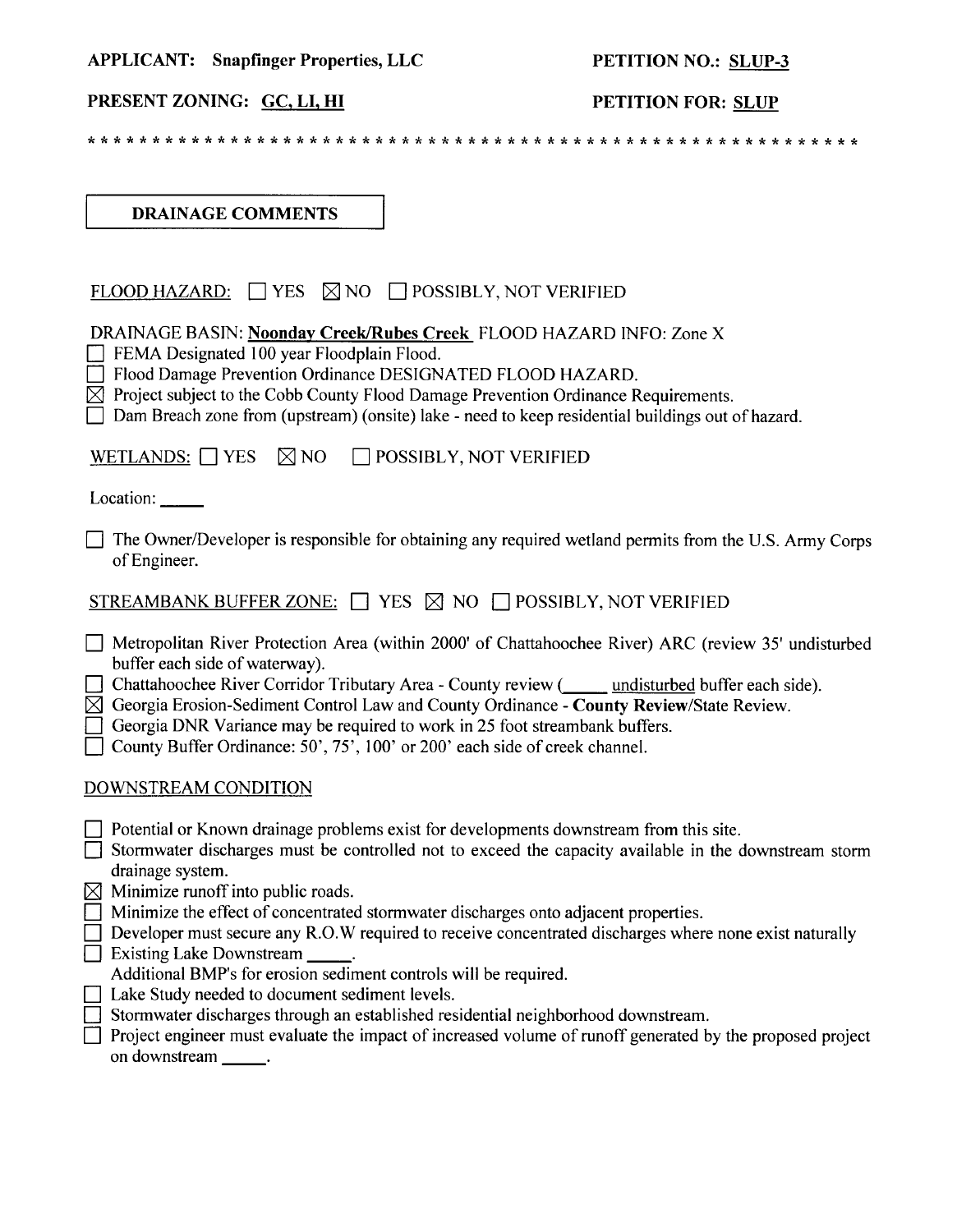#### **APPLICANT:** Snapfinger Properties, LLC

## PETITION NO.: SLUP-3

## PRESENT ZONING: GC, LI, HI

PETITION FOR: SLUP

## DRAINAGE COMMENTS CONTINUED

### **SPECIAL SITE CONDITIONS**

- Theoride comprehensive hydrology/stormwater controls to include development of out parcels.
- $\boxtimes$  Submit all proposed site improvements to Plan Review.
- $\Box$  Any spring activity uncovered must be addressed by a qualified geotechnical engineer (PE).
- Structural fill \_\_\_\_\_ must be placed under the direction of a qualified registered Georgia geotechnical engineer (PE).
- $\boxtimes$  Existing facility.
- $\boxtimes$  Project must comply with the Water Quality requirements of the CWA-NPDES-NPS Permit and County Water Quality Ordinance.
- Water Quality/Quantity contributions of the existing lake/pond on site must be continued as baseline conditions into proposed project.
- Calculate and provide % impervious of project site.
- $\Box$  Revisit design; reduce pavement area to reduce runoff and pollution.

## **INSUFFICIENT INFORMATION**

 $\Box$  No Stormwater controls shown

- $\Box$  Copy of survey is not current Additional comments may be forthcoming when current site conditions are exposed.
- $\boxtimes$  No site improvements showing on exhibit.

#### **ADDITIONAL COMMENTS**

- 1. It is anticipated that the site will be utilized with no significant modifications. However, any site changes must be approved though the County's Plan Review Process and meet all County Code and Development Standards.
- 2. A Notice of Intent must be filed with the Georgia Environmental Protection Division for coverage under the NPDES General Permit to discharge stormwater associated with industrial activity. This facility will likely be classified under SIC Code 5093 for metal scrap and waste material operations. Any requirements associated with this permit must be addressed.